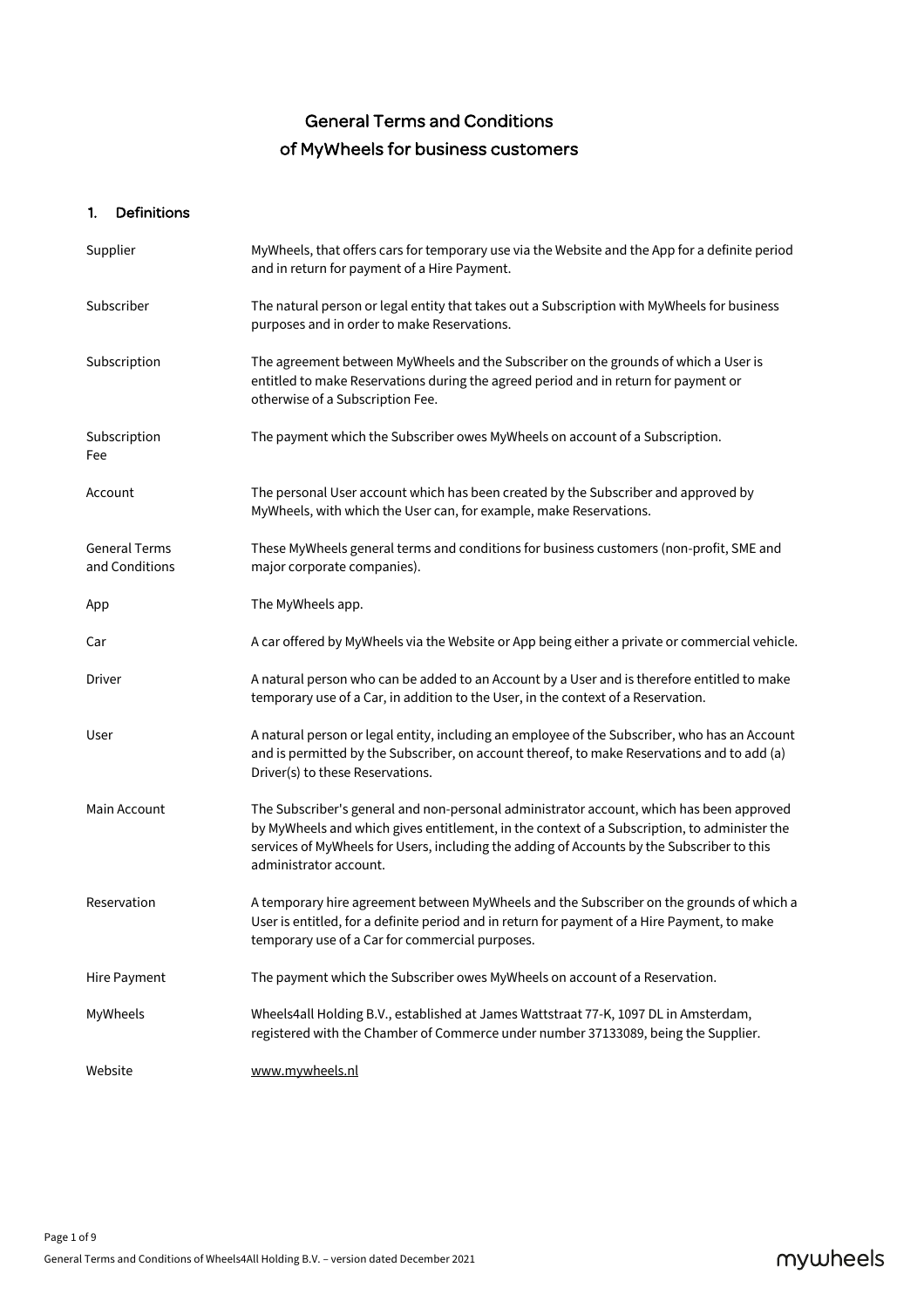# 2. Applicability

- 2.1. These General Terms and Conditions are applicable to any use of the Website and the App and to all Subscriptions and Reservations, as well as to all ensuing commitments.
- 2.2. The provisions in these General Terms and Conditions can only be deviated from in writing. In such cases, the applicability of the other provisions shall continue to apply in full.
- 2.3. All rights and entitlements, as stipulated in these General Terms and Conditions and in any other agreements on behalf of MyWheels, will be similarly stipulated on behalf of intermediaries and other third parties engaged by MyWheels.
- 2.4. MyWheels always has the right to amend or supplement these General Terms and Conditions. Amendments will also apply to Subscriptions that have already been taken out, with due observance of a period of thirty (30) days after the announcement of the amendment on the Website, in the App or by electronic messaging. If the Subscriber does not wish to accept an amendment in these conditions, the Subscriber in question can cancel the Subscription on the grounds of Article 4 of these General Terms and Conditions.
- 2.5. If one or more provisions of the General Terms and Conditions become invalid or null and void, the other provisions of the General Terms and Conditions will continue to apply in full to a Subscription and/or Reservation. The parties will consult in order to replace an invalid or null and void provision of the General Terms and Conditions with a provision which is valid or non-voidable and which corresponds as closely as possible to the purpose and the purport of the invalid or null and void provision.
- 2.6. All provisions of these General Terms and Conditions apply in full to Users and Drivers, on the understanding that the Subscriber is always fully liable for (i) actions and omissions of Users, Drivers and third parties and (ii) all (payment) obligations resulting from these General Terms and Conditions, or any other obligations vis-à-vis MyWheels.

# 3. Registration, Main Account and Account

#### *Main Account*

- 3.1. In order to be eligible for a Main Account an applicant must at least: (i) be registered with the Chamber of Commerce, (ii) provide proof of a business address in the Netherlands, (iii) have a business payment account with a bank in the Netherlands and (iv) have a usable business email address.
- 3.2. Upon registration, the applicant must, by way of verification, transfer EUR 0.01 via iDeal from the stated business payment account. After registration, MyWheels will check a requested Main Account as regards, among others, the following points: (i) Chamber of Commerce details and (ii) the applicant's reliability, creditworthiness and payment behaviour.
- 3.3. The Subscriber must designate a contact person for the Main Account.

#### *Adding a User to the Main Account*

- 3.4. Only the Subscriber can ask MyWheels to add a User to a Main Account. A User cannot submit such a request to MyWheels independently. The person in question will receive an email with a request to accept the invitation sent and to enter their personal data and driving licence details.
- 3.5. Adding a User to a Main Account is free of charge, and there are no restrictions on the number of additions. The contact person of a Main Account must also have an Account in order to be able to make a Reservation.
- 3.6. In order to be eligible for an Account a User must at least: (i) have reached the minimum age of eighteen (18), (ii) provide proof of a residential address in the Netherlands, (iii) have a usable email address, (iv) submit a Certificate of Conduct [Verklaring Omtrent Gedrag] (VOG) if MyWheels requests one, and (v) have a valid driving licence.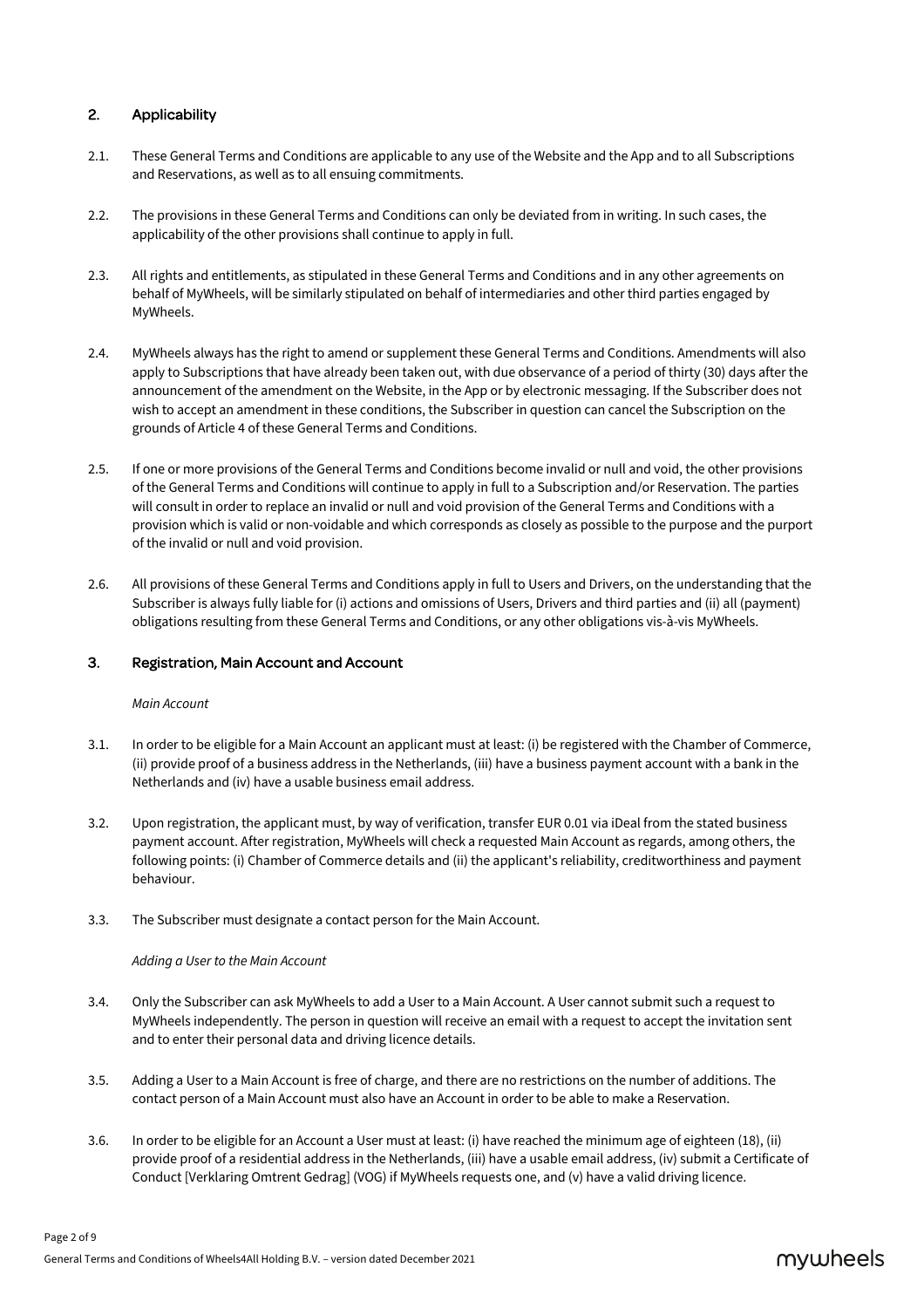- 3.7. After the Subscriber has added an Account to a Main Account, MyWheels will check a requested Account as regards, among others, the following points: (i) The validity of the driving licence by checking with the Netherlands Vehicle Authority (RDW) and (ii) security verification via SMS (2FA).
- 3.8. If a User already has a private account with MyWheels, to which a private email address is linked, the User can also use this private email address for the (business) Account. The User must submit a request to this effect to the contact person of the Main Account.

#### *Miscellaneous*

- 3.9. A Main Account or Account is only active after MyWheels has checked and approved the registration or addition. MyWheels will check a Main Account or Account as soon as possible but is not obliged to do this on the day on which the addition is registered.
- 3.10. The Subscriber and the User are themselves fully responsible for the consequences of using a Main Account and an Account and the corresponding username and password, including the making of Reservations, even if a third party has gained unauthorised access to a Main Account or Account. The Subscriber and the User are themselves also obliged to take relevant, effective (security) measures, such as regularly changing the password.
- 3.11. MyWheels assumes that the Subscriber and the User are also in fact the parties that register with a username or password. As soon as the Subscriber or User suspects that a password or username has been acquired by unauthorised parties, the Subscriber and User must immediately inform MyWheels to that effect.
- 3.12. MyWheels is always entitled to obtain information from third parties regarding the applicant for a Main Account, or in the context of adding an Account, and without stating any specific reasons to: (i) refuse a Main Account or Account, or to impose additional requirements on the provision or use of a Main Account or Account, and (ii) deny a Subscriber or a User access to a Main Account or Account for a certain period of time or definitively.

# 4. Subscription

- 4.1. With due regard for the other provisions in the General Terms and Conditions, a Subscription is created as soon as MyWheels has activated a Main Account and the Subscriber has received a confirmation email from MyWheels.
- 4.2. A Subscriber may owe MyWheels a Subscription Fee on account of a Subscription.
- 4.3. The minimum term of a Subscription is one (1) month. After that, the Subscriber can cancel a Subscription by email at any time. The notice period commences on the first day on which MyWheels receives the cancellation confirmation.
- 4.4. If the Subscriber cancels the Subscription, the obligation to pay the Subscription Fee stops as from the first day of the month following the month in which MyWheels received the cancellation. In such instances, any Subscription Fees will not be refunded.
- 4.5. After a Subscription has been terminated, these General Terms and Conditions will continue to apply and be applicable to the conduct (actions or omissions) of the Subscriber, User and/or Driver before the termination of a Subscription.
- 4.6. The cancellation of a Subscription will not directly result in a Main Account and any Accounts being de-registered. MyWheels is entitled to keep these and the corresponding details for as long as it considers necessary.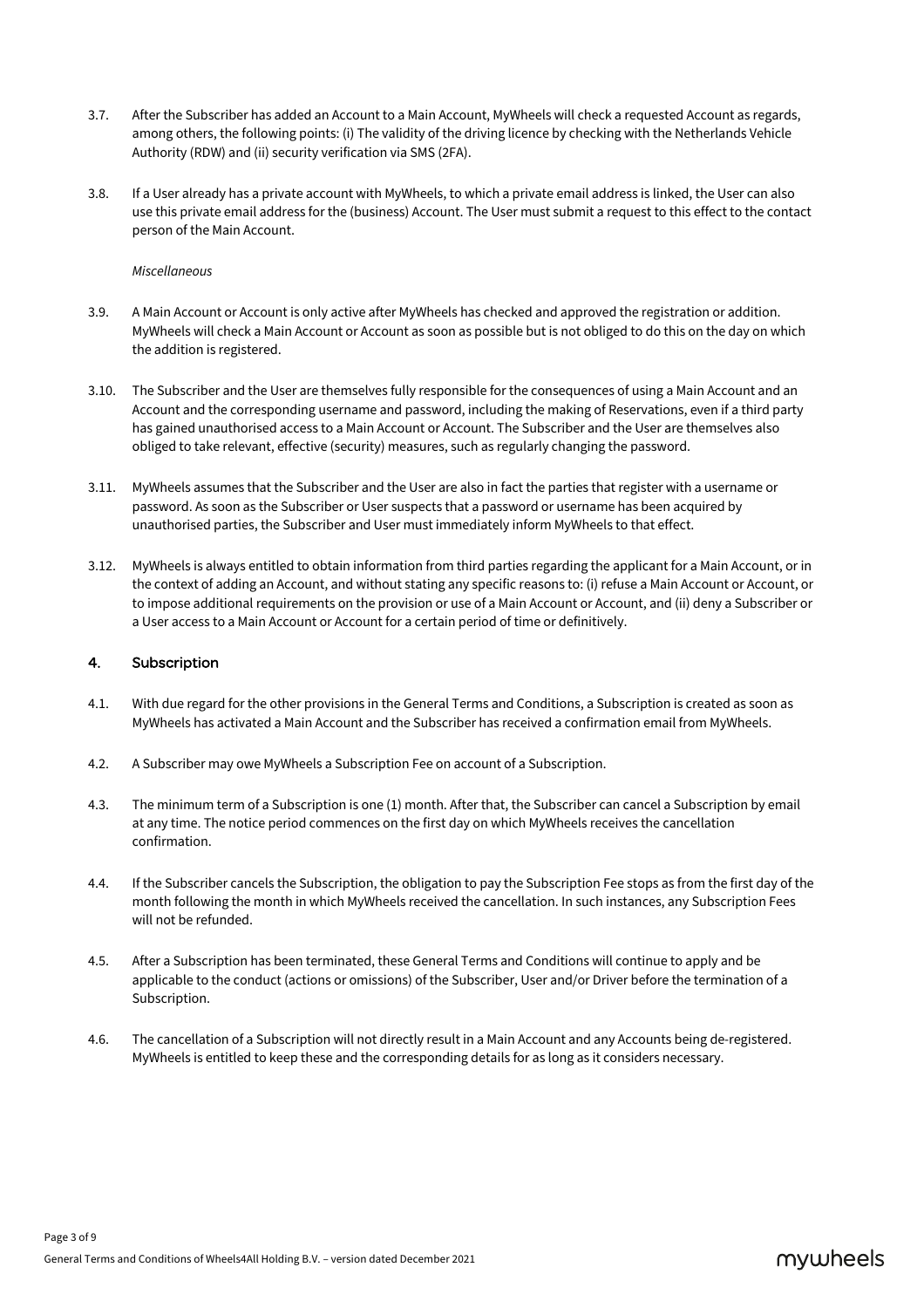# 5. Supply

- 5.1. All offers by MyWheels to agree a Subscription and Reservations, as stated on the Website or in the App are without obligation, unless explicitly stated otherwise.
- 5.2. When MyWheels places a Car on the Website or in the App, MyWheels will also state the following insofar as applicable to the Car in question:
	- a. The make, model, registration number, colour, and the type of fuel that the Car uses.
	- b. Any other particulars relating to the Car, such as the existence of a tow bar, automatic transmission and the number of seats.
	- c. Any particular regulations or restrictions relating to using the Car.
	- d. A description of the condition of the Car, including any existing damage and defects.
	- e. The period or periods during which the Car is available.
	- f. The Hire Payment for the Car payable by the Subscriber.

# 6. Reservation

*General*

- 6.1. With due regard for the other provisions in the General Terms and Conditions, a Reservation is created as soon as MyWheels explicitly accepts it, and the User has received a confirmation email.
- 6.2. Within the framework of a Reservation, the Subscriber will owe a Hire Payment to MyWheels.
- 6.3. For the term of a Reservation, the User is only the holder of a Car and does not have any right of retention or right to suspend with regard to a Car.
- 6.4. MyWheels will be able to take any measures it considers necessary in order to protect its (property) rights. Any related costs will be for the Subscriber's account.
- 6.5. Without being obliged to pay any compensation, MyWheels is entitled, without any further notification, to suspend its obligations on account of these General Terms and Conditions wholly or partially, to impose further conditions thereon, or to dissolve a Subscription or Reservation, to carry out supervision on a Car, or to repossess it, if and as long as it is of the opinion that the Subscriber, User, Driver and/or third parties are acting (or are suspected of acting) contrary to the obligations under these General Terms and Conditions. In the event of a suspicion of criminal offences, MyWheels is authorised, insofar as such is not contrary to legislation and regulations, to inform the authorities and also issue all relevant details of the Subscriber, User, Driver and/or third parties.

#### *Reservation*

- 6.6. A User can reserve a Car on the Website or in the App for a specified period (start and end time).
- 6.7. MyWheels is entitled to set a maximum per User in terms of the number of Reservations to be made. MyWheels is also entitled to refuse a Reservation, or to attach additional conditions.
- 6.8. The minimum age for making a Reservation for an electric Car is 21.

*Adding a Driver to a Reservation*

- 6.9. A Driver can be added to a Reservation. A User can add a Driver using their email address. The Driver will receive an email with a request to accept the invitation and enter their personal data and driving licence details.
- 6.10. Adding a Driver is free of charge. A maximum of three Drivers can be added.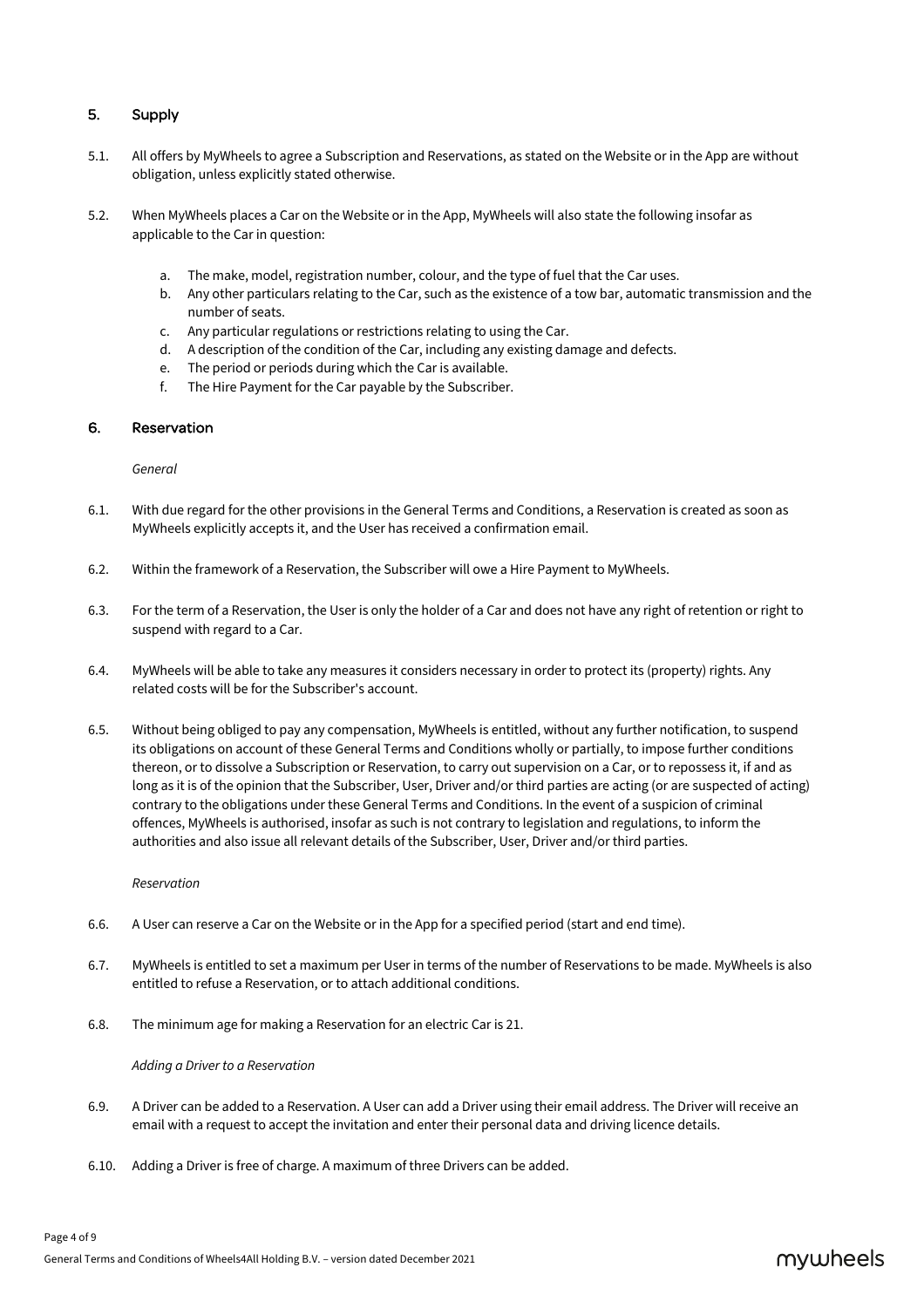*Extending, cancelling and terminating a Reservation* 

- 6.11. A Reservation can be extended, but only if the Car is still available, by changing the end time of the Reservation in question in the Account. In such instances, the Subscriber may have to pay additional costs.
- 6.12. A User can cancel a Reservation free of charge until the start time of the Reservation. After that, a Reservation can only be terminated by changing the end time of the Reservation in question.

*Obligations of the Subscriber – conditions of use* 

- 6.13. Users are obliged to conduct themselves with regard to the use of the Car in a manner befitting a good Hirer.
- 6.14. The User is only authorised to use the Car as agreed and is obliged to make the Car available to MyWheels at the end of the Reservation, at the location indicated by MyWheels, in the state in which the User received the Car.
- 6.15. Before use, the User must check the Car for damage and report any observed damage immediately to MyWheels. Damage that is already known to exist, as shown on the Website or in the App, does not have to be reported to MyWheels.
- 6.16. The Subscriber bears the risk, and is liable, for all damage, including as a consequence of loss, misplacement, theft, destruction, defects or other damage of or to a Car, or caused by a Car, vehicle documents and/or the registration plates, no matter what the cause, as from the moment a User actually starts using a Car until the moment at which the User returns the Car to MyWheels.
- 6.17. The Subscriber indemnifies MyWheels against all claims by Users, Drivers or third parties due to damage that has occurred by, or in connection with, services performed by MyWheels, a Subscription or Reservation. This applies to, among other things, claims which Users, Drivers or third parties (including passengers in a Car), could make due to damage or injury which has arisen by, or in connection with, use of a Car.
- 6.18. In the event of an accident or any other occurrence which leads to damage the Subscriber, User and Driver are each obliged:
	- a. to inform MyWheels immediately;
	- b. to follow the instructions issued by MyWheels;
	- c. to inform the police at the scene, if necessary;
	- d. to provide, upon request and otherwise, all information and all documents which relate to the event to MyWheels or to its insurer;
	- e. to submit a fully completed and signed claims form to MyWheels in the event of damage involving third parties or objects belonging to third parties within 48 hours;
	- f. to refrain from acknowledging any blame;
	- g. not to leave the Car behind without protecting it properly against the risk of damage or loss;
	- h. to cooperate fully with MyWheels and with people designated by MyWheels in order to obtain compensation from third parties, or for a defence against third-party claims;
	- i. to limit the damage to a minimum wherever possible; and
	- j. to report to the police immediately any theft, embezzlement, break-in, vandalism, a suspicion of arson and other damage caused by third parties (whether caused during the Reservation or otherwise).
- 6.19. The Subscriber, User and Driver are not permitted to:
	- a. use a Car for actions and/or conduct which is contrary to applicable legal stipulations and/or these General Terms and Conditions;
	- b. rent out a Car, use it for driving lessons, to transport people and/or goods in return for payment, to transport animals, to transport hazardous substances, to commit criminal offences, or to participate in speed, performance or reliability events or any similar events;
	- c. allow people other than the User or the Driver to drive a Car;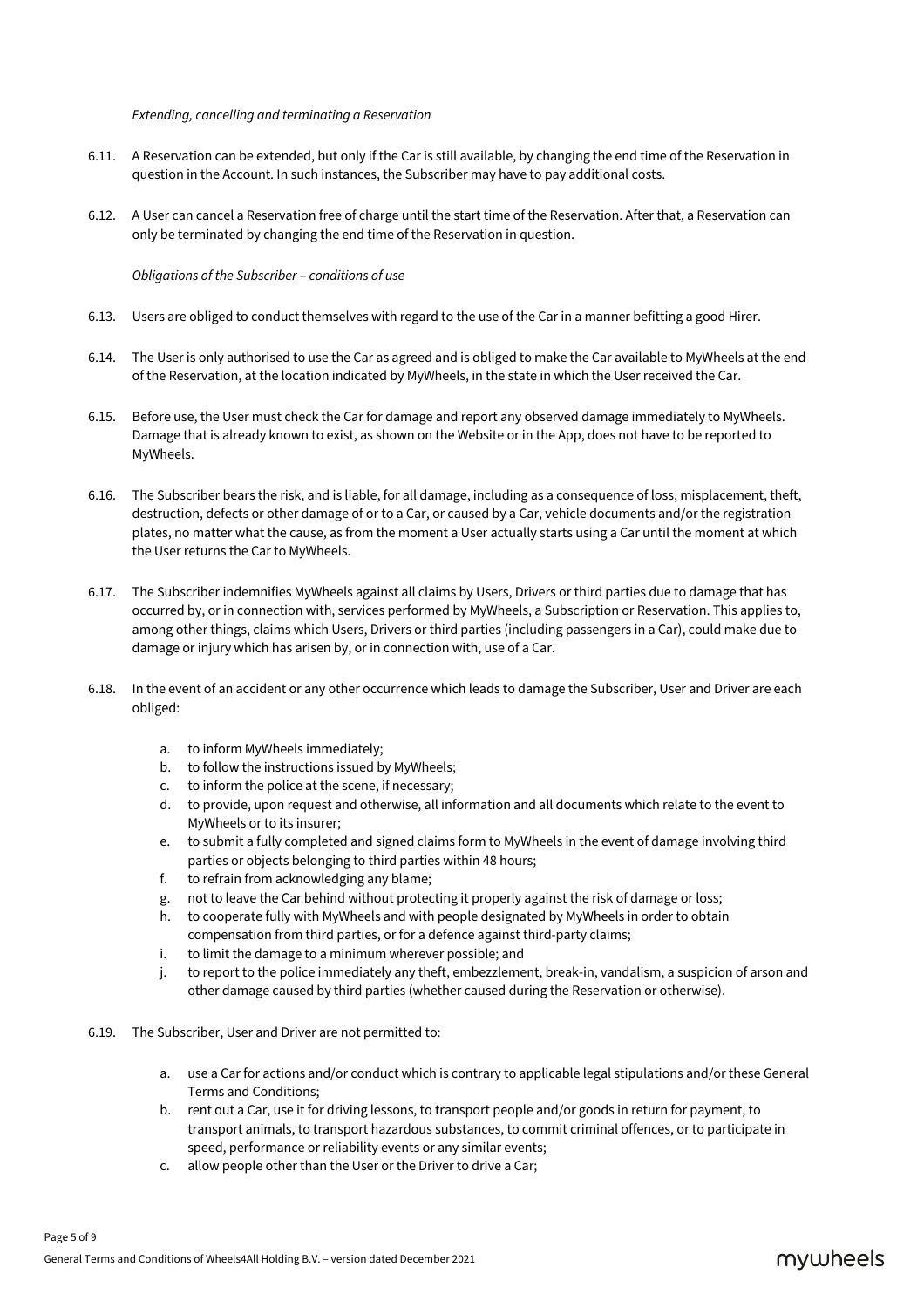- d. engage in an action or omission which is contrary to the instructions issued by MyWheels, or which is contrary to these General Terms and Conditions;
- e. fit accessories or paraphernalia, or make changes, additions or extensions to a Car;
- f. smoke in a Car and/or drive a Car while under the influence of narcotics (such as alcohol and drugs);
- g. return a Car with a fuel tank which is less than a quarter full, or a battery which is charged to less than 80% in the case of electric Cars;
- h. continue driving a Car if, after starting it, a warning light is on, or if a Car has a puncture; and
- i. act contrary to the charging instructions of an electric Car.

# 7. Hire Payment, discount, extra costs and expense claims

- 7.1. The Hire Payment consists of the hourly rate and the rate per kilometre as stated on the Website or in the App at the time of the Reservation. The hourly rate is made up of the number of hours times the applicable hourly rate, calculated per 15 minutes. The Subscriber must pay the hourly rate a maximum of ten times per 24 hours. The rate per kilometre includes use, upkeep and insurance.
- 7.2. MyWheels will automatically read the Car's mileage when a Reservation has ended. If this is impossible, for example due to a malfunction, the User must provide an estimate of the number of kilometres driven. The definitive invoice will be drawn up on this basis.
- 7.3. In the context of a Subscription, the Subscriber may be entitled to an automatic discount on the hourly rate and rates per kilometre. The Subscriber does not need a discount code to be eligible for this discount, and the discount will be automatically taken into account on the invoice.
- 7.4. If the Subscriber or User has received a discount code, this can be used during or after a Reservation, and for no longer than until the end time of the Reservation, by inputting it when making a Reservation. A discount code may have expired or may have already been used. In that case, the Subscriber or User will no longer be able to use the discount code.
- 7.5. MyWheels is always entitled to charge extra costs in full to the Subscriber in connection with misconduct, incorrect use of and/or damage to a Car, always exclusively at the discretion of MyWheels. This is, in any event, the extra costs which are stated on the MyWheels Website: Extra Costs.
- 7.6. MyWheels is also entitled to charge on traffic and parking fines (including processing and administration costs) entirely to the Subscriber.
- 7.7. If Users have paid fuel costs themselves, the Subscriber can claim these costs from MyWheels. Users cannot, therefore, claim these costs from MyWheels themselves. A fuel receipt must be sent by email to MyWheels within five (5) working days after the date on which fuel was purchased, along with a statement of the registration number of the Car in question and the journey details. Failure to do so will result in the costs no longer being reimbursed.

# 8. Rates and prices

- 8.1. All MyWheels rates and prices are in euros and unless explicitly indicated otherwise exclude turnover tax and/or other levies imposed by the government, of any nature, and also exclude administration costs and other additional costs.
- 8.2. MyWheels is always entitled to change the amount of the fees and other costs. The changes are to be published on the Website and in the App, or by electronic notification, no later than thirty (30) days before they become effective. If the Subscriber does not agree to the changes, the Subscriber in question can cancel the Subscription on the grounds of Article 4 of these General Terms and Conditions.

# 9. Payment

9.1. MyWheels will send the Subscriber an invoice for the Subscription, the accompanying Reservation(s) and any costs.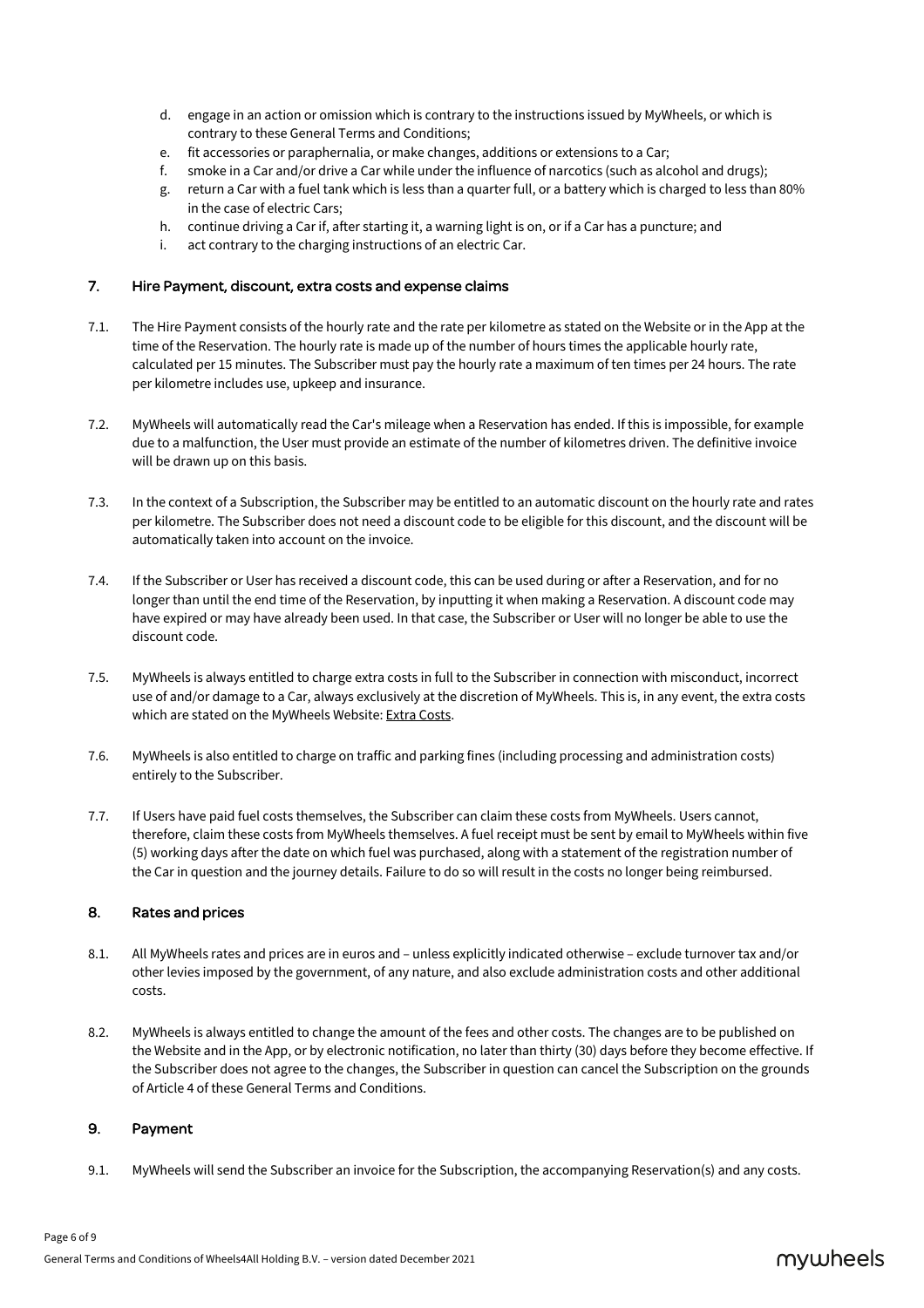- 9.2. The invoice will be paid by means of direct debit, or manual transfer, unless agreed otherwise.
- 9.3. Payment must be made within fourteen (14) days after the invoice date, unless agreed otherwise in writing. Payment must be made to the bank account indicated by MyWheels. The moment of payment will be determined by the moment at which MyWheels has received notification from its bank concerning the crediting of the amount in question.
- 9.4. Any claims will be deducted from the subsequent invoice.
- 9.5. If an invoice has not been paid in full by the set deadline, the Subscriber will be legally in default with immediate effect, without any further notice of default being required and will owe interest, from the date following the due date of the invoice in question, of 1% per month (unless the statutory commercial interest rate is higher, in which case that interest rate will be applicable), whereby part of a month will apply as a whole month. Moreover, all extrajudicial collection costs will be payable by the Subscriber. These costs are hereby determined in advance by the parties as being at least 15% of the outstanding claim, with a minimum of EUR 150. Without prejudice to the above, MyWheels is authorised to claim the actual extrajudicial costs if these are higher.
- 9.6. If the Subscriber is in default with regard to payment of any invoice as referred to in this article, all other outstanding invoices will be immediately due and payable, without any additional notice of default being required.
- 9.7. Payments made by the Subscriber serve respectively for the settlement of payable costs and interest and then invoices which have been outstanding the longest, even if the Subscriber states upon payment that the payments relates to another invoice.
- 9.8. Without prejudice to mandatory law provisions, the Subscriber is not entitled to suspend its payment obligations visà-vis MyWheels and/or set those obligations off against any payment obligations that MyWheels has vis-à-vis the Subscriber.
- 9.9. MyWheels is entitled to set off any claims it has vis-à-vis the Subscriber against any debt which MyWheels might have vis-à-vis the Subscriber.
- 9.10. All of MyWheels' claims vis-à-vis the Subscriber are immediately due and payable in the following instances:
	- a. If, after taking out the Subscription, MyWheels becomes aware of circumstances which give it good grounds for fearing that the Subscriber will not fulfil its obligations, such at the discretion of MyWheels.
	- b. If MyWheels has asked the Subscriber to provide security when taking out the Subscription for the fulfilment as referred to in Article 9.10, and this security is not provided or is insufficient.
	- c. In the event that the Subscriber files for bankruptcy or applies for a suspension of payments, or in the event of the liquidation or bankruptcy of the Subscriber.
- 9.11. On the basis of its estimate of the Subscriber's creditworthiness, MyWheels is always entitled to demand security, or full or partial advance payment, for the fulfilment of exigible and non-exigible payment obligations. If and as long as the Subscriber remains in default as regards the demanded security or full or partial advance payment, MyWheels will be authorised to suspend its obligations.

# 10. Damage, insurance excess and insurance

- 10.1. All of MyWheels' Car's are insured against third party, fire and theft for the term of a Reservation. MyWheels has also taken out passenger insurance polices for all passengers.
- 10.2. The insurance excess in the event of damage amounts to EUR 500 per incident of damage and is payable by the Subscriber.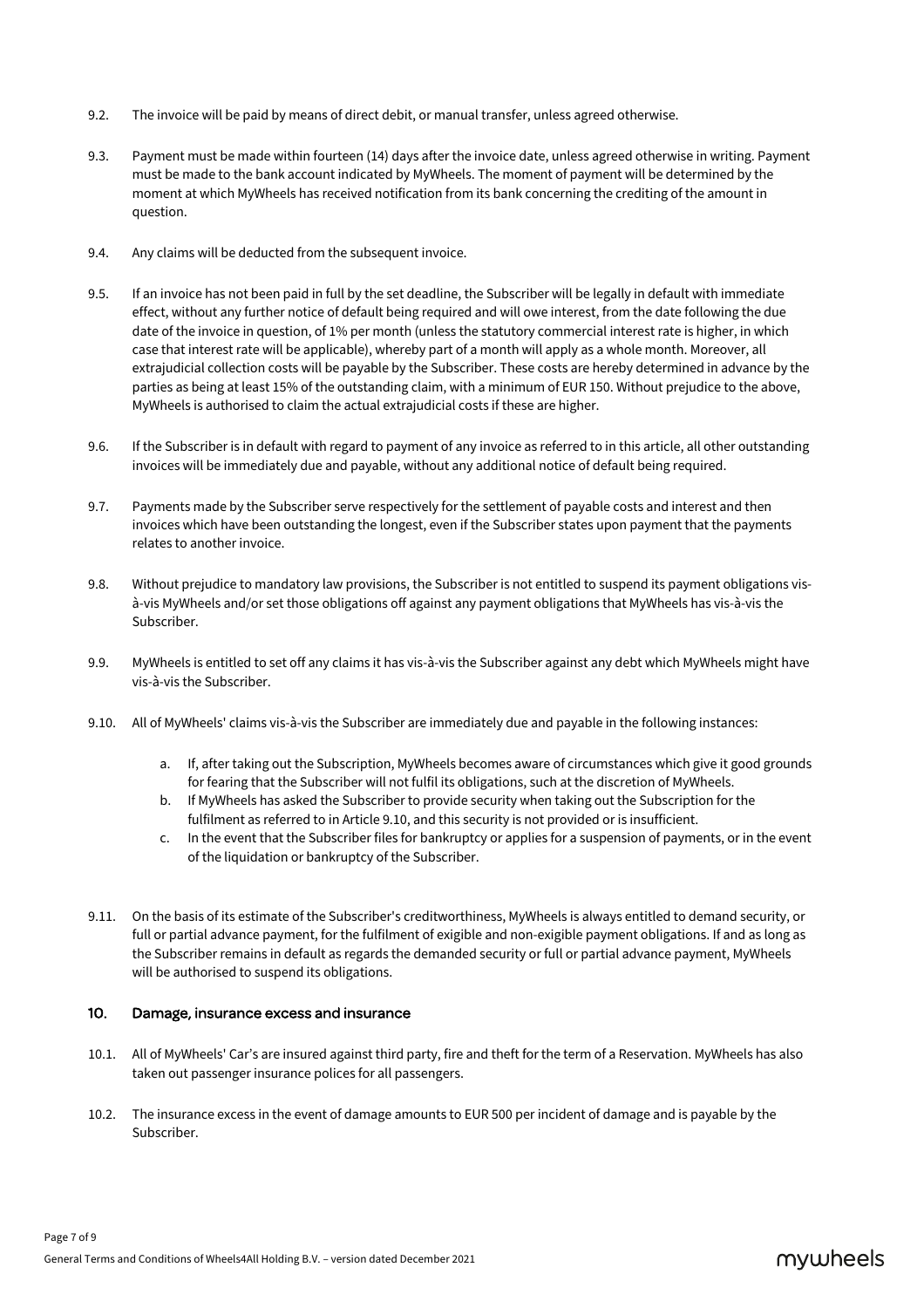- 10.3. The Subscriber's liability is limited per incident of damage to the amount of the insurance excess, unless the damage and costs:
	- a. came about because the Subscriber, User and/or Driver did not fulfil the obligations on account of these General Terms and Conditions;
	- b. are the consequence of intent or gross negligence on the part of the Subscriber, User, Driver or third parties.
- 10.4 In the event of a situation as referred to in Article 10.3 under a and/or b, the Subscriber will be fully liable and will indemnify MyWheels for all damage which MyWheels has suffered, and will still suffer, as a consequence.

# 11. Liability

- 11.1. MyWheels is liable for (direct) damage which the Subscriber suffers, and which is the consequence of a failure to fulfil the General Terms and Conditions which is attributable to MyWheels. However, only the damage for which MyWheels is insured qualifies for compensation and only up to the amount, if any, that the insurer pays out in the case in question.
- 11.2. The following do not, in any event, qualify for compensation:
	- a. Pecuniary loss damage such as but not limited to trading loss, consequential damage, loss due to operational delays and lost profit.
	- b. Damage which arises due to an action or omission by the Subscriber, Users, Drivers or third parties which is contrary to the instructions issued by MyWheels, or which is contrary to these General Terms and Conditions.
	- c. Damage as a direct consequence of incorrect, incomplete and/or faulty information issued to MyWheels by, or on behalf of, the Subscriber, Users or Drivers.
	- d. Damage in connection with the security of data saved by the Subscriber, Users or Drivers on MyWheels systems.
	- e. Damage in connection with (the content of) information which reaches the Subscriber, Users, Drivers or third parties when using the services.
	- f. The consequences of the content of the information (services) supplied with the services being inaccurate or incomplete.
	- g. Damage in connection with the data which is saved or transferred digitally or electromagnetically becoming lost, corrupt or unusable.
	- h. Damage in connection with the reproduction or disclosure of confidential or valuable information.
	- i. Damage as a consequence of the Website or App being temporarily inaccessible, irrespective of the reason.
	- j. Damage due to the fact that, despite a Reservation, a Car appears not to be available.
	- k. Damage as a consequence of loss or theft of personal property.
	- l. Damage as a consequence of the late extension of a Reservation, including damage as a consequence of a Car not being insured.
	- m. Damage or fines resulting from using a Car in a way which is contrary to applicable legislation and regulations.
- 11.3. If the damage suffered by the Subscriber qualifies for compensation and (i) the MyWheels insurer, for whatever reason, does not proceed to pay out for the damaging question or (ii) the damage in question, for whatever reason, is not covered by MyWheels' insurance, the compensation for the damage will be limited to the maximum amount of EUR 1,000 excluding VAT.

# 12. Privacy

12.1. The Subscriber, User and Driver hereby declare that they are aware of the MyWheels privacy policy, as described in the privacy statement on the MyWheels Website and in the MyWheels App.